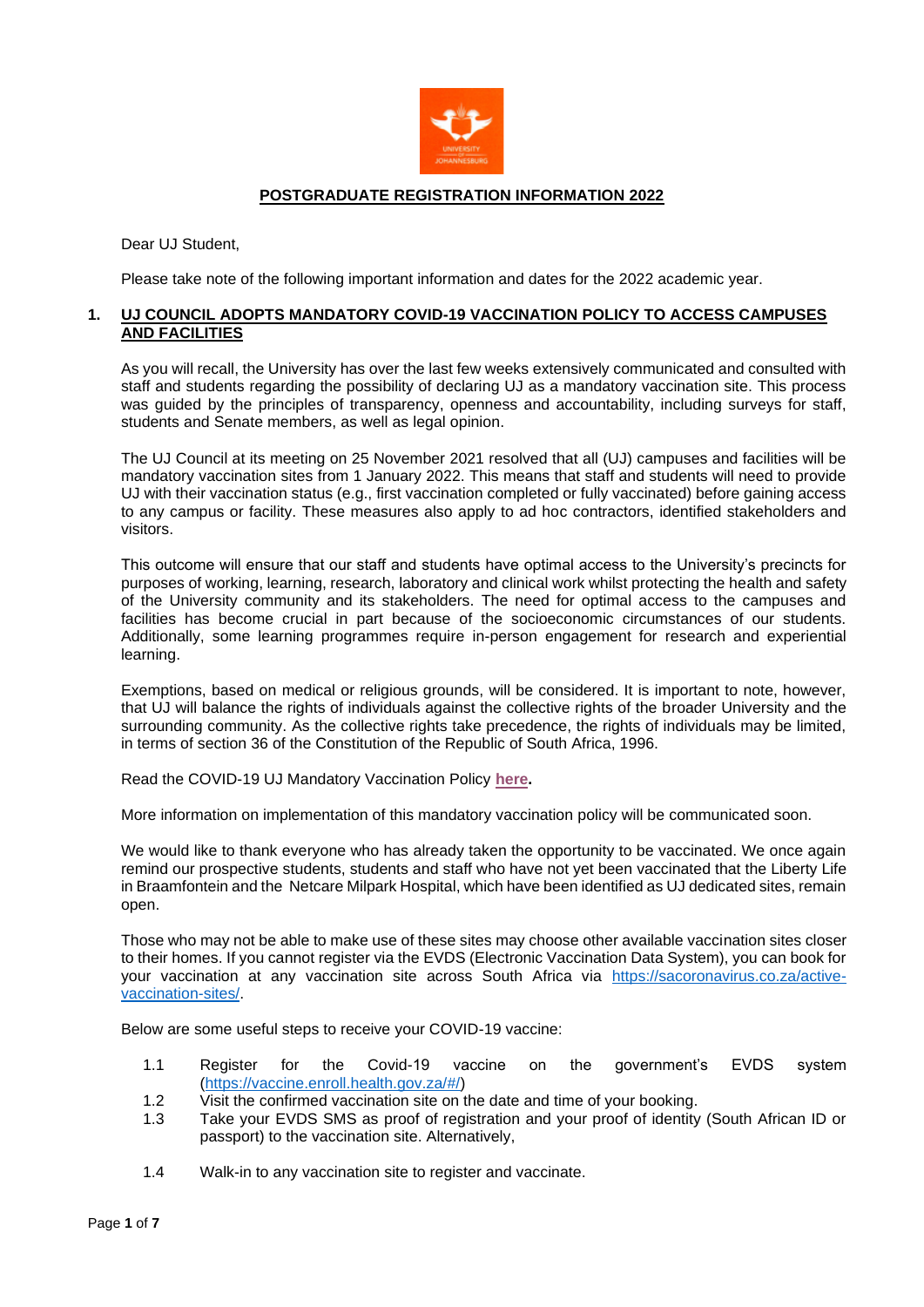We appreciate your cooperation and support in this effort as we work together to ensure that the University remains a safe place for everyone. Protecting our community requires all of us to do our part.

Once registered, you will receive an automated enquiry to disclose your vaccination status information (i.e., first vaccination completed or fully vaccinated). The vaccination code received via the Department of Health's EVDS (Electronic Vaccination Data System) must be submitted for verification purposes.

Fully vaccinated students' access cards will be activated for all campuses and facilities. Partially vaccinated students (e.g., first vaccination completed if the specific vaccine required two doses) are conditionally registered with access granted to the campuses and facilities. Accommodation in campus residences will be allowed. Students have until 31 March 2022 to comply with the conditional registration, i.e. to become fully vaccinated or risk having their studies cancelled.

Un-vaccinated students will receive a conditional registration status. Two categories of un-vaccinated conditionally registered students will apply. Students who plan to be vaccinated: They will be conditionally registered and have until 31 March 2022 to become fully vaccinated. Until partially registered, they will not have access to campus or facilities. Students who do not plan to be vaccinated: Under exceptional circumstances, they can apply for exemption. Only health/religious grounds will be considered (as per guidelines of the policy document). If the exemption request is approved, the student will need to present a weekly negative PCR COVID-19 test before being allowed to access the any campus or facility. The student can at any time decide to get vaccinated and submit their details via the online electronic system. If the exemption request is not approved, the student's access card will not be activated for access to any campus or facility and the conditional registration will be cancelled if not fully vaccinated by 31 March 2022.

#### **2. ONLINE REGISTRATION**

Registration commences on **17 January 2022 until 11 February 2022 (only online, off-campus registration will be allowed)** for new master's coursework, honours and postgraduate diploma students. **Full research** master's and doctoral students have until 31 March 2022 to register; though we urge you to register ahead of this time as you cannot receive supervision if you are not registered**.** 

You will only be able to register off-campus. The University cannot guarantee your space if you do not register **on/or before the closing date of registration.** Note that the registration dates may be adjusted in which case such detail will be formally communicated to you.

Students who have only second semester modules that are outstanding will also be required to register during the registration period in January 2022.

Kindly access registration information at<https://tinyurl.com/UJregistration> and follow the step-by-step guide.

**Students may not attend lectures for a programme or module if they are not registered for it. Similarly, no student may receive postgraduate research supervision unless they are formally registered for the research module and programme.** 

**PLEASE NOTE: THIS LETTER PROVIDES INFORMATION ON REGISTRATION AND IS NOT AN ADMISSION LETTER.**

#### **3. PAYMENTS**

All students, including students whose fees are paid by sponsors or employers, **are required to pay the following minimum amounts in order to register:** All students, including students whose fees are paid by sponsors or employers, **are required to pay the following minimum amounts in order to register:**

**Day students (tuition fees) –** All students not residing in the residences – **R3 870.00**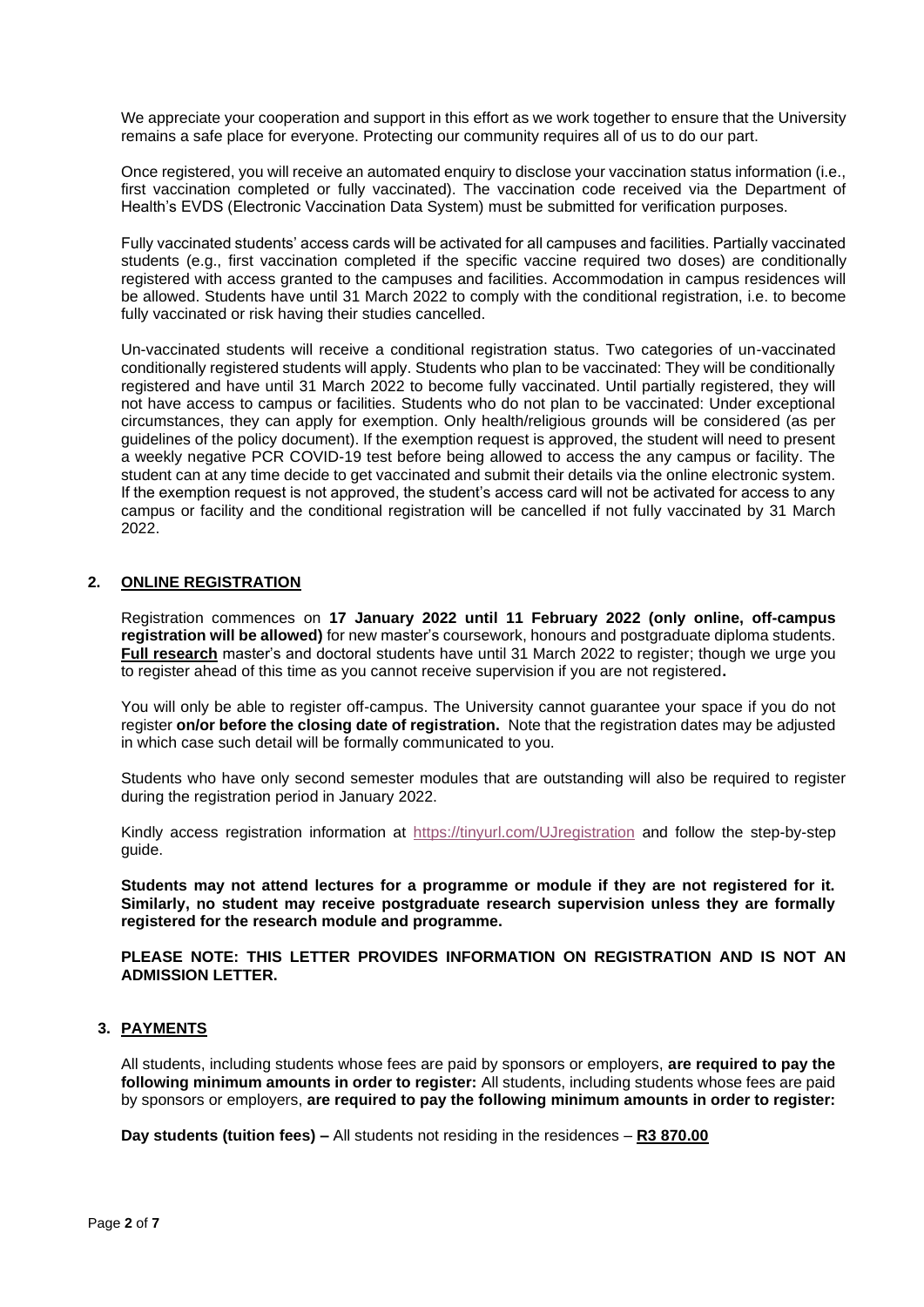**Residence students (tuition fees and residence deposit) –** Only students with acceptance letters from residences – **R6 470.00**

Residence students who are provisionally selected/waiting for a space in residence only pay: **R3 870.00**

#### **Payment methods:**

- Credit cards (E-payments) will reflect on your UJ student account immediately. Alternative payment methods used will not reflect immediately and may impact on securing a place.
- For online E-payments, please use the following link: [https://ulink.uj.ac.za](https://ulink.uj.ac.za/)
- **3.1 Please note that should you decide not to continue with your studies, you have to cancel your registration at the University.**

#### **3.2 The following cancellation rules apply**

#### **3.2.1 Total cancellation of studies**

- Cancellation on or before 25 February 2022: total remission of tuition fees with the exception of the registration fee and ICT levy.
- Cancellation after 25 February 2022 as indicated in point 3.2.2.

#### **3.2.2 Cancelation of modules**

| <b>First Semester Modules</b>                           | <b>Second Semester Modules</b>                                 |
|---------------------------------------------------------|----------------------------------------------------------------|
| • Cancellation on or before 25 February 2022: No fees   | • Cancellation on or before 29 July 2022: No                   |
| payable                                                 | fees payable                                                   |
| • Cancellation on or before 8 April 2022: 50% credit is | • Cancellation on or before 2 September 2022:                  |
| granted                                                 | 50% credit is granted                                          |
| • Cancellation after 8 April 2022: No credit is granted | • Cancellation after 2 September 2022: No<br>credit is granted |

# **Year Modules**

| rear modules |                                                                  |  |
|--------------|------------------------------------------------------------------|--|
|              | • Cancellation on or before 25 February 2022: No fees payable    |  |
|              | • Cancellation on or before 08 April 2022: 75% credit is granted |  |
|              | • Cancellation on or before 29 July 2022: 50% credit is granted  |  |
|              | • Cancellation after 29 July 2022: No credit is granted          |  |
|              |                                                                  |  |

# **3.3 CHANGES TO REGISTRATION**

- Students will be able to **add or cancel modules** on the **online registration** system [https://ulink.uj.ac.za.](https://ulink.uj.ac.za/)
- Telephonic cancellations will not be accepted.
- Additions of modules can only be done during the registration period. No further additions of modules will be permitted.
- Requests for cancellation or change of studies should be submitted to the relevant faculty officer in the College/Faculty where you are registered. Failure to do so will result in students being liable for the fees for the relevant year.
- Students who fail to notify the University officially before the prescribed dates will forfeit any claim to the reimbursement.

# **4. TRANSFER STUDENTS**

Students transferring from another university to UJ are required to register during the registration period (17 January 2022 until 11 February 2022).

First-year postgraduate students, who obtained their undergraduate qualification from another university, are required to submit a complete academic record (indicating completion), a certificate of good conduct, and a copy of the applicable degree certificate as well as an ID to their respective College/Faculty. The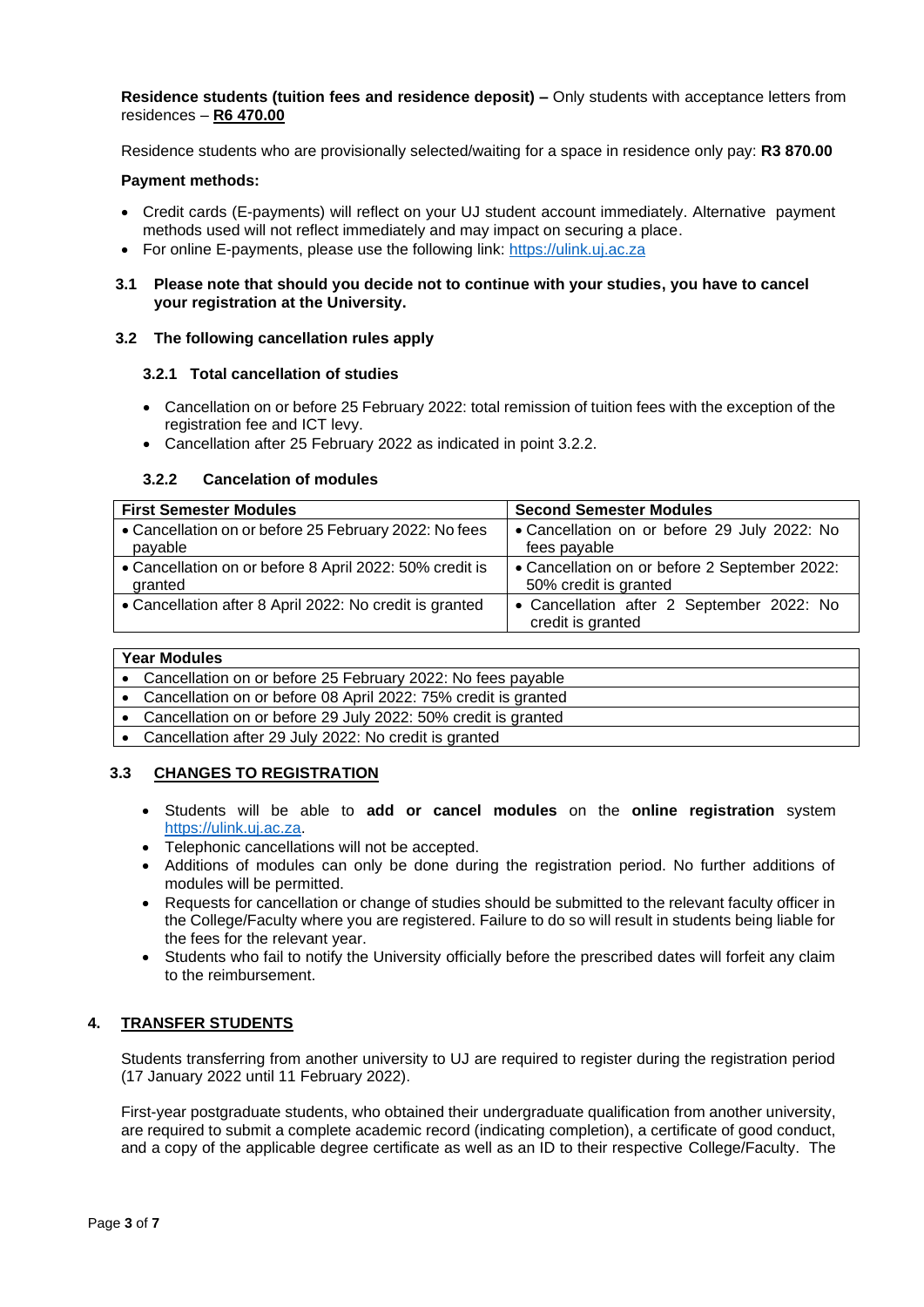aforementioned documents must be certified. Credit transfer requests must be approved by the relevant academic department. Please contact the College/Faculty for information.

The documents must be emailed to the relevant Faculty Officer by **18 January 2022**. The subject line must indicate the qualification you have been accepted for as well as your student number. Please ensure that all certified documents emailed indicate your student number.

# **5. STUDENT ACCESS CARDS**

Student access cards may be collected on-campus (after you have registered) from Monday 17 January 2022 until Friday 11 February 2022 between 08:00 to 16:00 at the following venues:

| <b>CAMPUS</b> | <b>DATE</b>          | <b>VENUE</b>                                                           |
|---------------|----------------------|------------------------------------------------------------------------|
| <b>APB</b>    | 17 Jan – 11 Feb 2022 | Con Cowan Building, Bring your own device venue, 2 <sup>nd</sup> floor |
| <b>APK</b>    | 17 Jan – 11 Feb 2022 | D1 Lab 208                                                             |
| DFC           | 17 Jan – 11 Feb 2022 | Samsung Venue, 2 <sup>nd</sup> Floor, QK Building                      |
| SWC           | 17 Jan – 11 Feb 2022 | GNA09, Robert Sobukwe Building                                         |

# **6. ACADEMIC REGULATIONS**

The Academic Regulations for 2022 will be available on<https://tinyurl.com/UJregulations> and uLink.

# **7. FACULTY RULES AND REGULATIONS (YEARBOOK) 2022**

2022 Yearbooks will be available on College/Faculty web pages.<https://www.uj.ac.za/faculties/>

# **8. INTERNATIONAL STUDENTS**

Students who are abroad and will still be in their home countries during the registration period may be allowed to register conditionally under the conditions explicated (see point 10). (International students who are in South Africa at the time of registration are not eligible for conditional registration.)

The Division for Internationalisation will be assisting with off-campus clearance from Monday 10 January 2022. The University would like to encourage students to make use of the off-campus clearance and registration process.

Temporary Residence Visa holders (i.e. Study, Work (postgraduate part-time), Critical Skills Visa, and Relative with an endorsement to study at the University of Johannesburg or Diplomatic Permit), Special Dispensation (i.e. ZEP) need to submit proof of valid medical aid cover, registered and administered in South Africa according to the Medical Schemes Act.

First-time registering students with a Temporary Resident Visa (i.e. Study, Work (postgraduate part-time)), with an endorsement to study at the University of Johannesburg or Diplomatic Permit need to submit certified copies of passport and/or a valid visa.

Permanent Residence Permit holders, Asylum Seekers, and Refugees with valid permits are required to submit a certified copy of the permit.

Compliance clearance documents i.e. medical aid, Visa must be uploaded via the registration platform. https://ulink.uj.ac.za

Follow this link<https://www.uj.ac.za/about/internationalisation/international-students/> for more information pertaining to document categories to be uploaded.

Should you require any additional assistance, feel free to contact our Internationalisation staff members listed at point 10.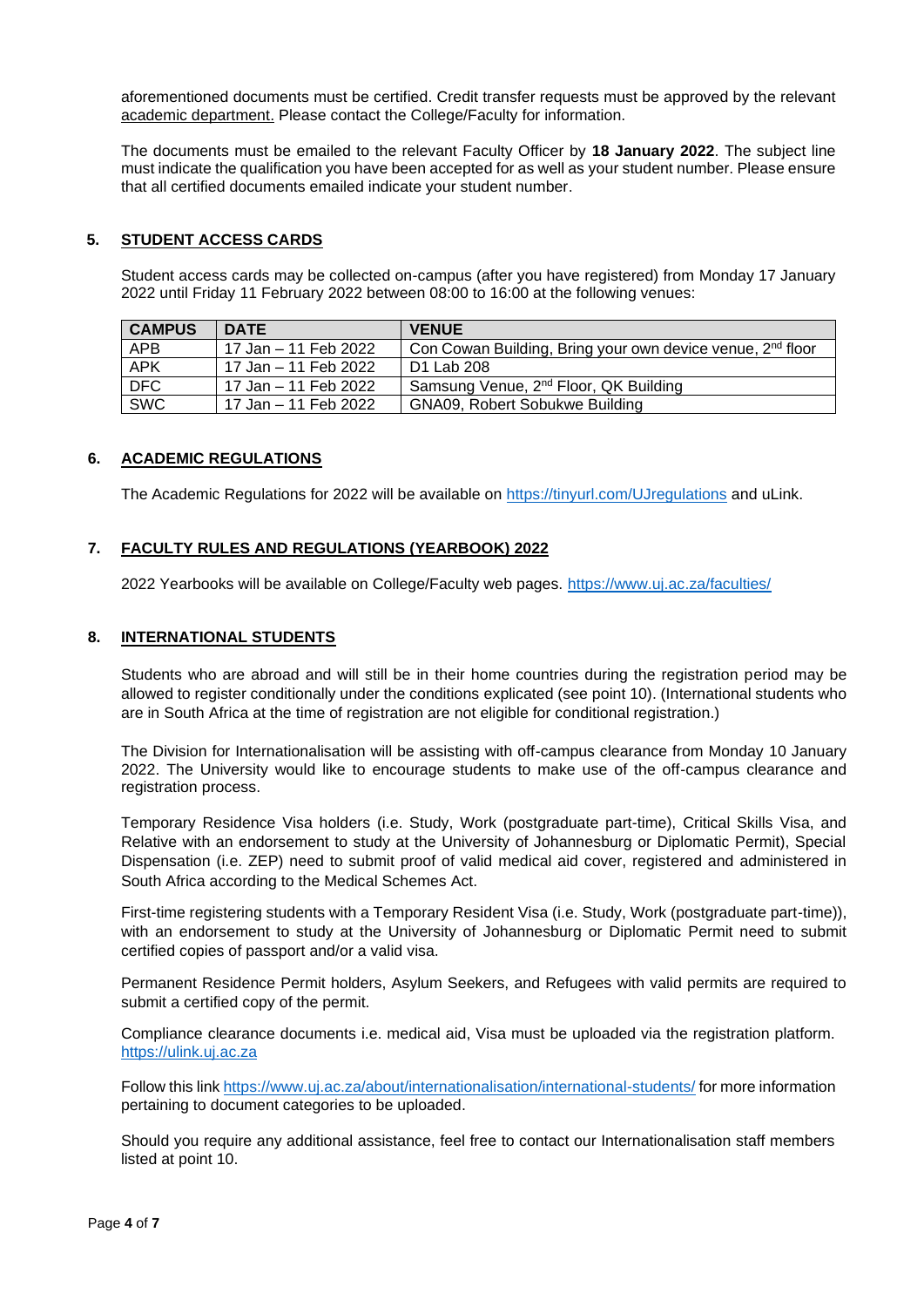# **9. CONDITIONAL REGISTRATION FOR ACADEMIC PURPOSES**

*This pertains to where registration is approved on conditions different from the mandatory vaccination conditions (see section 1).*

Requests for conditional registration are approved by the relevant College/Faculty.

Conditions:

- 1. Registration must happen during the formal registration period.
- 2. Payment must be received for the applicable registration amount, which includes a non-refundable registration fee and ICT levy.
- 3. The conditional registration agreement must be signed (in addition to the standard registration agreement). The document is available on the registration page of the UJ website.
- 4. Submission of all required documents.
- 5. Where required, the attendance of in-person classes from 1 April 2022.

Please note that non-compliance with the conditions listed above by 11 March will result in cancellation of your registration by the College/Faculty. The standard cancellation rules in respect of fees will apply. Conditionally registered students are not eligible for placement in UJ residences. Upon full registration, students may be considered for placement in UJ residence, should there be space available.

# **10. FACULTY / COLLEGE / INTERNATIONALISATION AND GENERAL REGISTRATION SUPPORT**

The following registration support is available during weekdays 07:30 – 16:00

• Call Centre on 011 559 4555 or Online chat facility [www.uj.ac.za](http://www.uj.ac.za/)

| <b>COLLEGE OF BUSINESS AND ECONOMICS</b>                                                               |                                  |  |
|--------------------------------------------------------------------------------------------------------|----------------------------------|--|
| Honours/Postgraduate                                                                                   |                                  |  |
| dheyneke@uj.ac.za or iseeletse@uj.ac.za or denverk@uj.ac.za                                            |                                  |  |
|                                                                                                        | Kingsway                         |  |
| <b>Master's/Doctorate</b>                                                                              | Campus                           |  |
| nathanielm@uj.ac.za                                                                                    |                                  |  |
| FACULTY OF ART, DESIGN AND ARCHITECTURE                                                                | <b>CAMPUS</b>                    |  |
| amaritz@uj.ac.za or hselolo@uj.ac.za                                                                   | <b>Bunting</b><br>Road<br>Campus |  |
| <b>FACULTY OF ENGINEERING AND THE BUILT ENVIRONMENT</b>                                                |                                  |  |
| web-engineering@uj.ac.za - Front Desk, Letters, QVS, Sick notes, F7 appeals                            |                                  |  |
| dinos@uj.ac.za - Department of Electrical Engineering Science                                          |                                  |  |
| fulufhelom@uj.ac.za - Department of Mechanical Engineering Science                                     | Kingsway<br>Campus               |  |
| bnkosi@uj.ac.za -- Department of Civil Engineering Science                                             |                                  |  |
| web-engineering@uj.ac.za - Front Desk, Letters, QVS, Sick notes, F7 appeals                            |                                  |  |
| maggyn@uj.ac.za -SLP Coordination                                                                      |                                  |  |
| thokom@uj.ac.za - Department of Civil Engineering Technology                                           |                                  |  |
| pearln@uj.ac.za - Department of Mining                                                                 |                                  |  |
| halwar@uj.ac.za - Department of Construction Management                                                |                                  |  |
| vtmbola@uj.ac.za - Department of Quality and Operations Management                                     |                                  |  |
| mmatapam@uj.ac.za - Department of Electrical Technology & Department of Urban and<br>Regional Planning |                                  |  |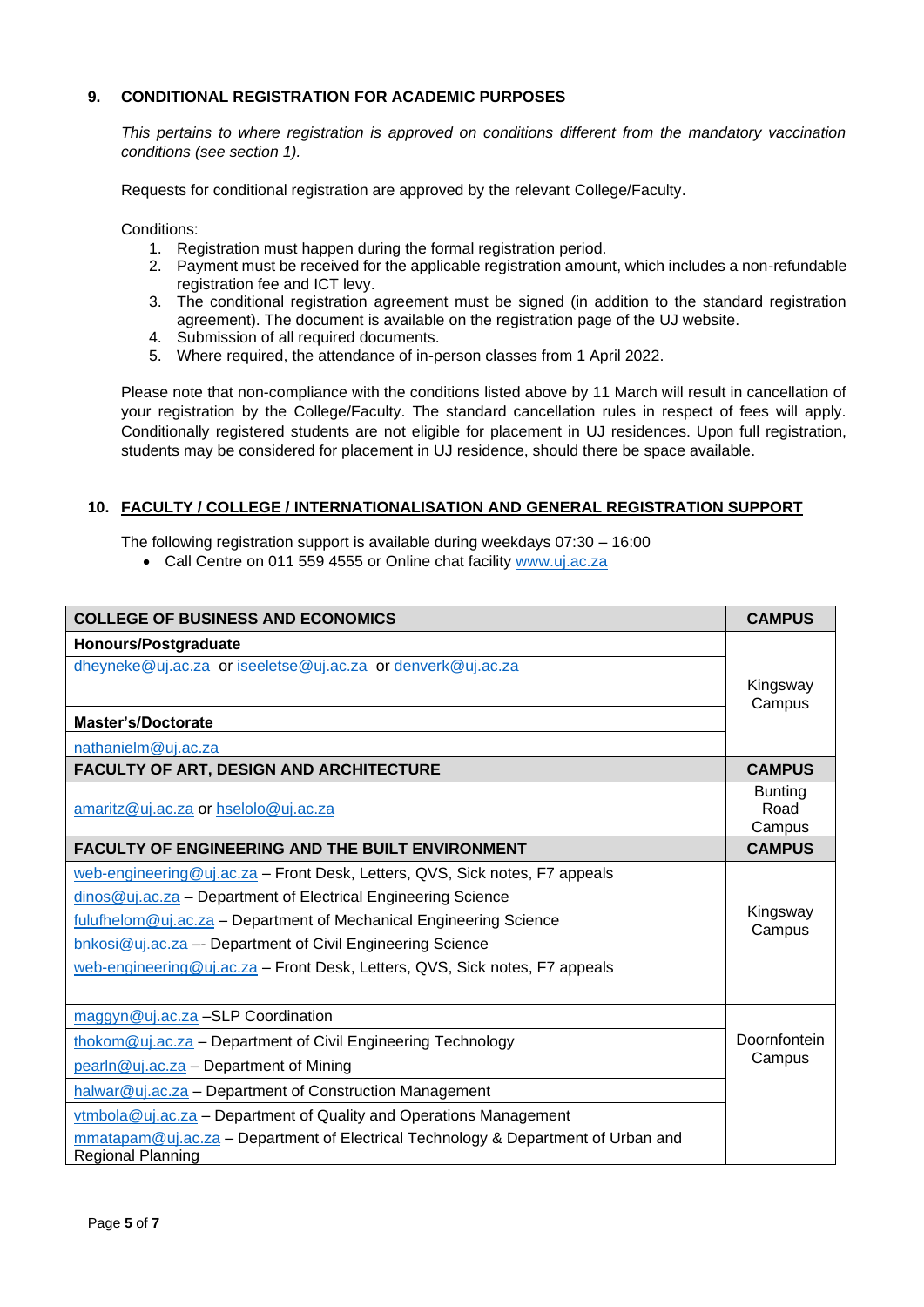| velnahm@uj.ac.za - Department of Mechanical and Industrial Engineering<br>matomer@uj.ac.za - Department of Chemical Engineering & Department of Metallurgy                                                                                                                                                                                                                                                                                        | Doornfontein<br>Campus           |
|---------------------------------------------------------------------------------------------------------------------------------------------------------------------------------------------------------------------------------------------------------------------------------------------------------------------------------------------------------------------------------------------------------------------------------------------------|----------------------------------|
| nkhensanin@uj.ac.za - Nkhensani Ngobeni - School of Engineering Management                                                                                                                                                                                                                                                                                                                                                                        | <b>Bunting</b><br>Road<br>Campus |
| <b>FACULTY OF EDUCATION</b>                                                                                                                                                                                                                                                                                                                                                                                                                       | <b>CAMPUS</b>                    |
| eduqueries@uj.ac.za                                                                                                                                                                                                                                                                                                                                                                                                                               | All campuses                     |
| <b>FACULTY OF HEALTH SCIENCE</b>                                                                                                                                                                                                                                                                                                                                                                                                                  | <b>CAMPUS</b>                    |
| web-healthscience@uj.ac.za                                                                                                                                                                                                                                                                                                                                                                                                                        | Doornfontein<br>Campus           |
| <b>FACULTY OF HUMANITIES</b>                                                                                                                                                                                                                                                                                                                                                                                                                      | <b>CAMPUS</b>                    |
| tmotaung@uj.ac.za<br>Master's MPhil - Social Policy and Development<br>(Honours, Master's and Doctorates) - African Languages; Afrikaans; English; French; Greek<br>and Latin Studies; Linguistics; Cultural Studies; Applied Linguistics; Urban Studies<br>lvandenberg@uj.ac.za<br>(Honours, Master's and Doctorates) - Industrial Sociology; Social Impact Assessment;                                                                          |                                  |
| Sociology<br>ambozana@uj.ac.za<br>(Honours, Master's and Doctorates) - Politics and International Relations<br>dbotman@uj.ac.za<br>(Honours, Master's and Doctorates) - Journalism, Film and Television; Religion Studies                                                                                                                                                                                                                         | Kingsway<br>Campus               |
| mercials@uj.ac.za<br>(Honours) – Communication Studies (Surname A - Mi); Psychology (Surname A - Me)<br>(Master's) - Psychology (Research); Counselling Psychology (Coursework)<br>(Doctorates) - Communication Studies<br>ifadal@uj.ac.za<br>(Honours) – Communication Studies (Surname Mj - Z); Psychology (Surname Mf - Z)<br>(Master's) - Fundamental Communication (Research); Clinical Psychology (Coursework)<br>(Doctorates) - Psychology | Kingsway<br>campus               |
| edwardl@uj.ac.za<br>(Honours) – Social Policy, Community Development<br>(Master's) - Clinical Social Work; Community Development<br>(Doctorates) - Social Work<br>mmackay@uj.ac.za<br>(Honours) - Historical Studies; African Studies; Strategic Communication<br>(Master's) - Historical Studies; Corporate Communication; Strategic Communication<br>(Doctorates) - Historical Studies; Strategic Communication                                 |                                  |